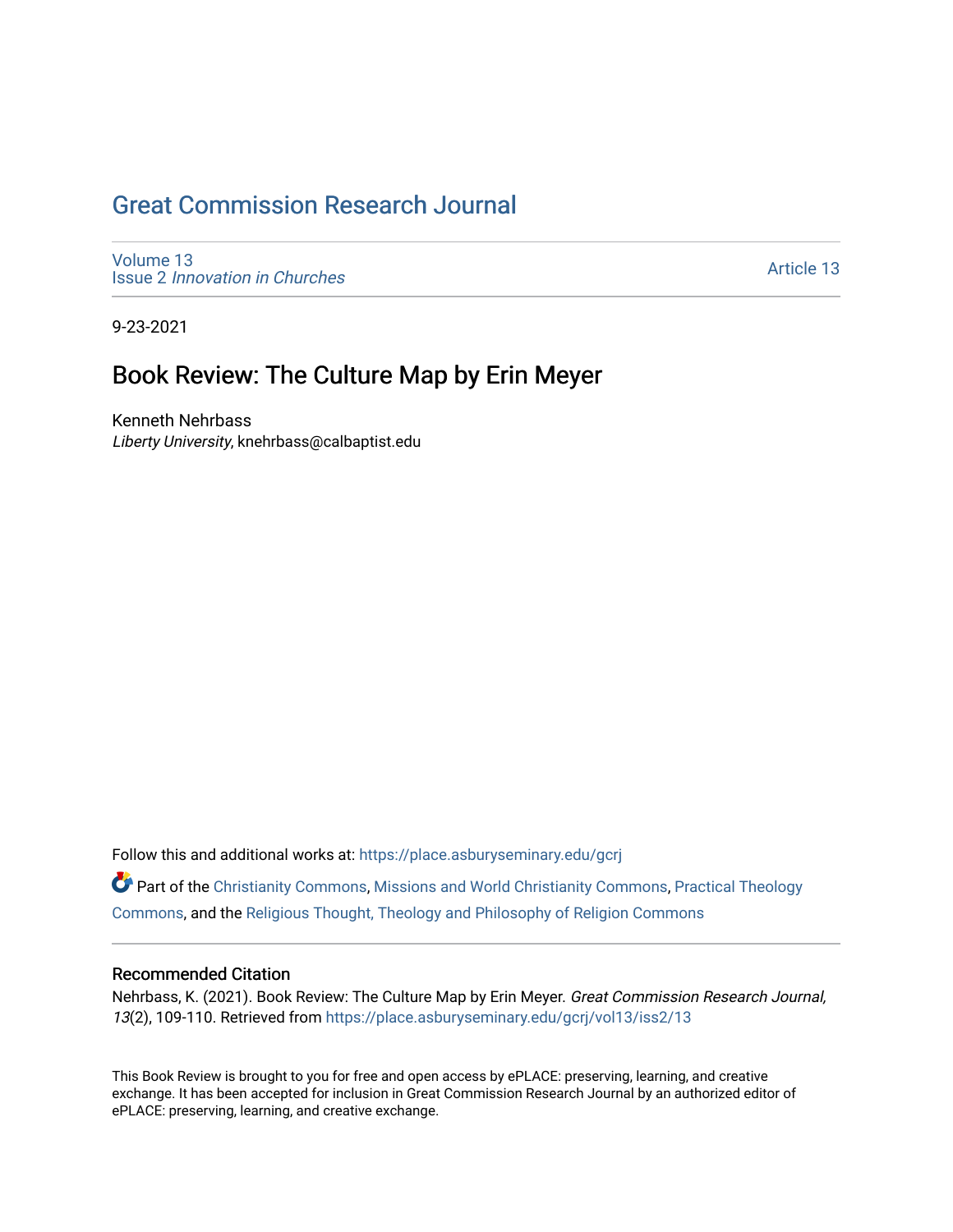# **Book Review**

## *The Culture Map: Breaking Through the Invisible Boundaries of Global Business*

By Erin Meyer New York, NY: PublicAffairs, 2014 288 pages USD \$28.00, Hardcover

Reviewed by Kenneth Nehrbass. Kenneth holds a Ph.D. in intercultural studies. He is an associate professor of Global Studies for the Rawlings School of Divinity at Liberty University.

Those who have been using the seminal theories within intercultural studies, such as Geert Hofstede's *Dimensions of Culture* and Edward Hall's *Silent Language*, will feel familiar with the eight dimensions in Meyer's *Culture Map*. Meyer's original contribution is that she has named each of the dyadic categories. She refers to the high/low context dyad as the "communication" dimension; the egalitarian/hierarchical dyad is the "leading" dimension; the task/relationship-based continuum is "trusting;" and flexible/loose time orientation is along a continuum called "scheduling." Meyer's other four dimensions are less discussed in the field of intercultural studies. They include evaluating, persuading, deciding, and disagreeing.

While much of this theory is introductory, albeit updated for the 21<sup>st</sup> century, and aimed specifically at the business world, Meyer does solve a few problems that have plagued the field of intercultural studies. First, critics claim the cultural domains discussed in the field of intercultural studies rely on essentialism. "Isn't it just a sophisticated form of stereotyping to say that Germans are blunt, and Italians are emotional, or